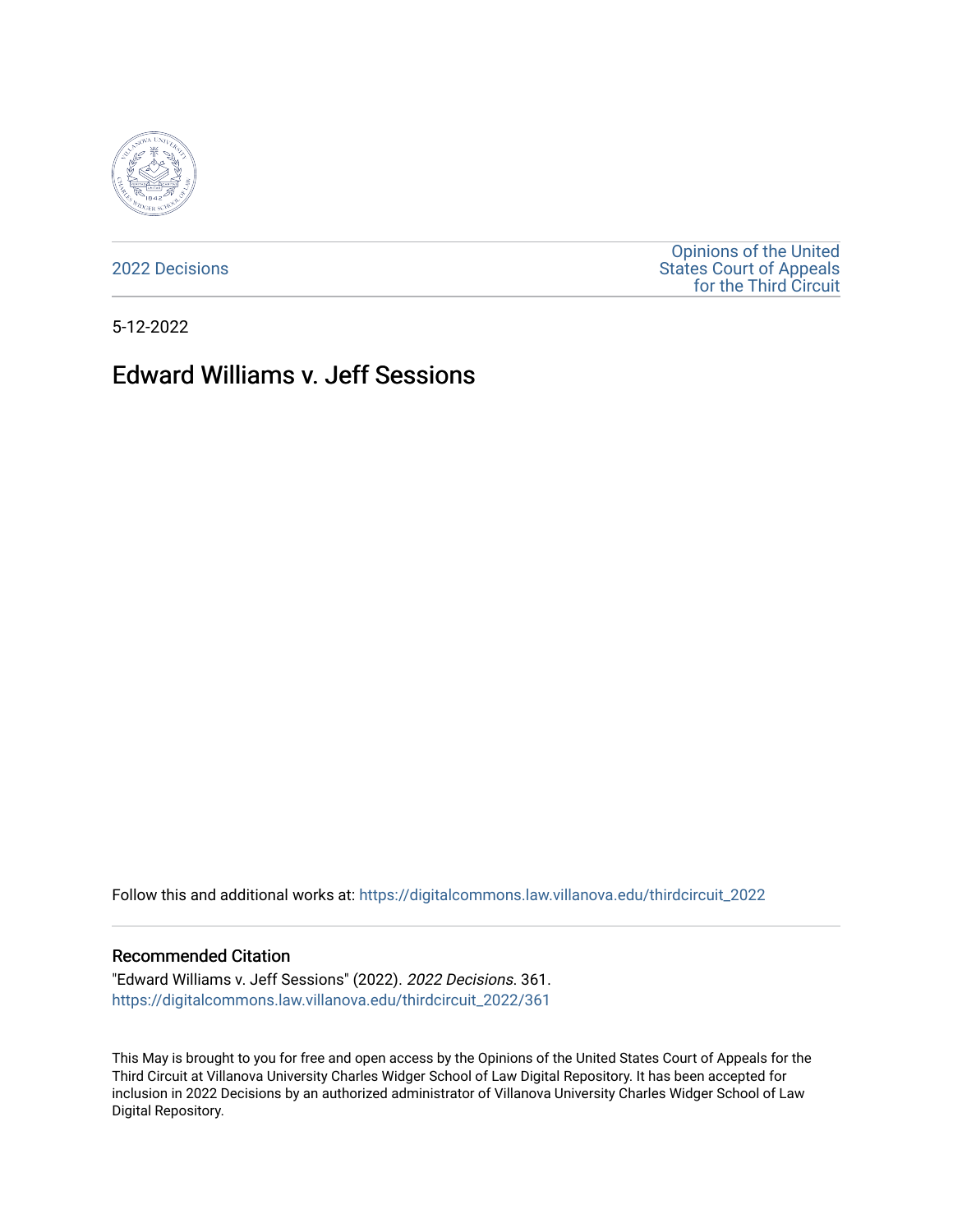#### **NOT PRECEDENTIAL**

#### UNITED STATES COURT OF APPEALS FOR THE THIRD CIRCUIT

\_\_\_\_\_\_\_\_\_\_\_\_

No. 19-2694  $\overline{\phantom{a}}$ 

### EDWARD A. WILLIAMS, Appellant

v.

## ATTORNEY GENERAL OF THE UNITED STATES; DIRECTOR BUREAU OF ALCOHOL TOBACCO FIREARMS & EXPLOSIVES; DIRECTOR OF THE FEDERAL BUREAU OF INVESTIGATION; UNITED STATES OF AMERICA

\_\_\_\_\_\_\_\_\_\_\_\_

On Appeal from the United States District Court for the Eastern District of Pennsylvania (D.C. Civ. No. 2-17-cv-02641) District Judge: Honorable Robert F. Kelly

\_\_\_\_\_\_\_\_\_\_\_\_

Submitted Pursuant to Third Circuit L.A.R. 34.1(a) December 15, 2021

\_\_\_\_\_\_\_\_\_\_\_\_

Before: GREENAWAY, JR., KRAUSE, and PHIPPS, *Circuit Judges*.

(Filed: May 12, 2022) \_\_\_\_\_\_\_\_\_\_\_

> OPINION\* \_\_\_\_\_\_\_\_\_\_\_

<sup>\*</sup> This disposition is not an opinion of the full Court and pursuant to I.O.P. 5.7 does not constitute binding precedent.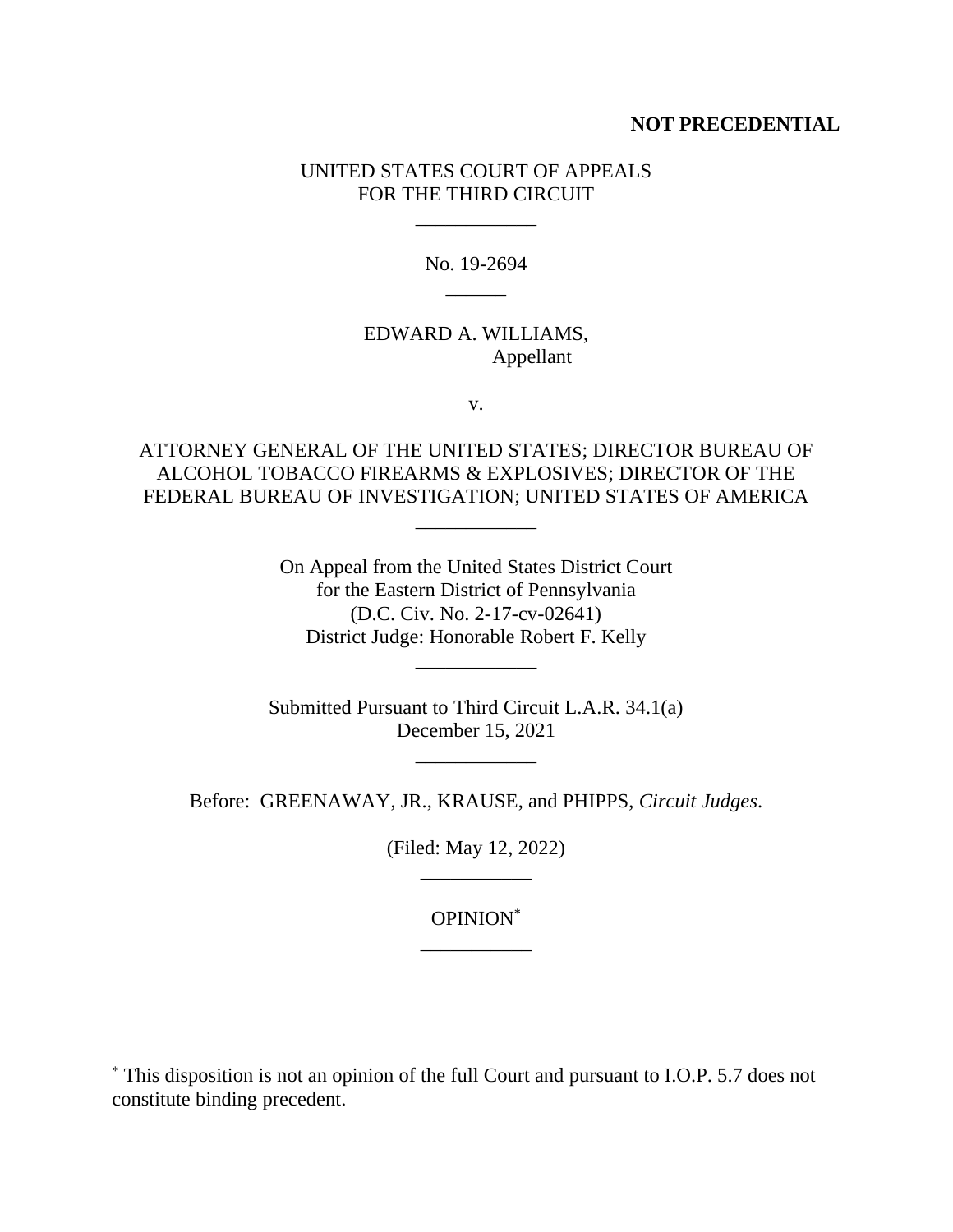PHIPPS, *Circuit Judge*.

A federal statute makes it unlawful for a felon – generally defined as a person convicted of a crime punishable by more than one year of imprisonment – to possess a firearm that was transported in interstate commerce.<sup>1</sup> Pennsylvania outlaws driving under the influence, and a person who commits that crime with the highest level of impairment – a blood alcohol content above 0.16% – may be punished by up to five years of imprisonment if he or she has a prior DUI conviction.<sup>2</sup> Thus, the federal felon-inpossession statute bars certain Pennsylvania DUI offenders from possessing a firearm.

In 2005, Edward A. Williams was convicted in Pennsylvania of a DUI at the

highest level of impairment.<sup>3</sup> Because that was his second DUI conviction, it was

punishable by up to five years in prison.<sup>4</sup> Ultimately, Williams was sentenced to ninety

<sup>1</sup> *See* 18 U.S.C. § 922(g)(1); *see also* 18 U.S.C. § 921(a)(20)(B) (excluding from the felony definition "any State offense classified by the laws of the State as a misdemeanor and punishable by a term of imprisonment of two years or less").

<sup>2</sup> *See* 75 Pa. Cons. Stat. § 3802(c) (prohibiting operating or driving a vehicle with a blood alcohol concentration at 0.16% or higher); *id*. § 3803(b)(4) (grading a violation of § 3802(c) as a misdemeanor of the first degree for a person who has committed one prior offense); 18 Pa. Cons. Stat. § 1104 (setting the maximum term of imprisonment for firstdegree misdemeanors at five years).

<sup>3</sup> *See Williams v. Barr*, 379 F. Supp. 3d 360, 365–66 (E.D. Pa. 2019); *see* 75 Pa. Cons. Stat. § 3802(c).

<sup>4</sup> *See* 75 Pa. Cons. Stat. § 3803(b)(4); 18 Pa. Cons. Stat. § 1104. In 2000, Williams was arrested and charged with a DUI with a blood alcohol content of 0.10%. *See Williams*, 379 F. Supp. 3d at 365. Although that charge was dismissed upon Williams's completion of an accelerated rehabilitation program, it still constituted a prior offense for purposes of computing sentences for later DUI offenses. *See id.* & n.3 (citing 75 Pa. Cons. Stat.  $§$  3806(a)(1)).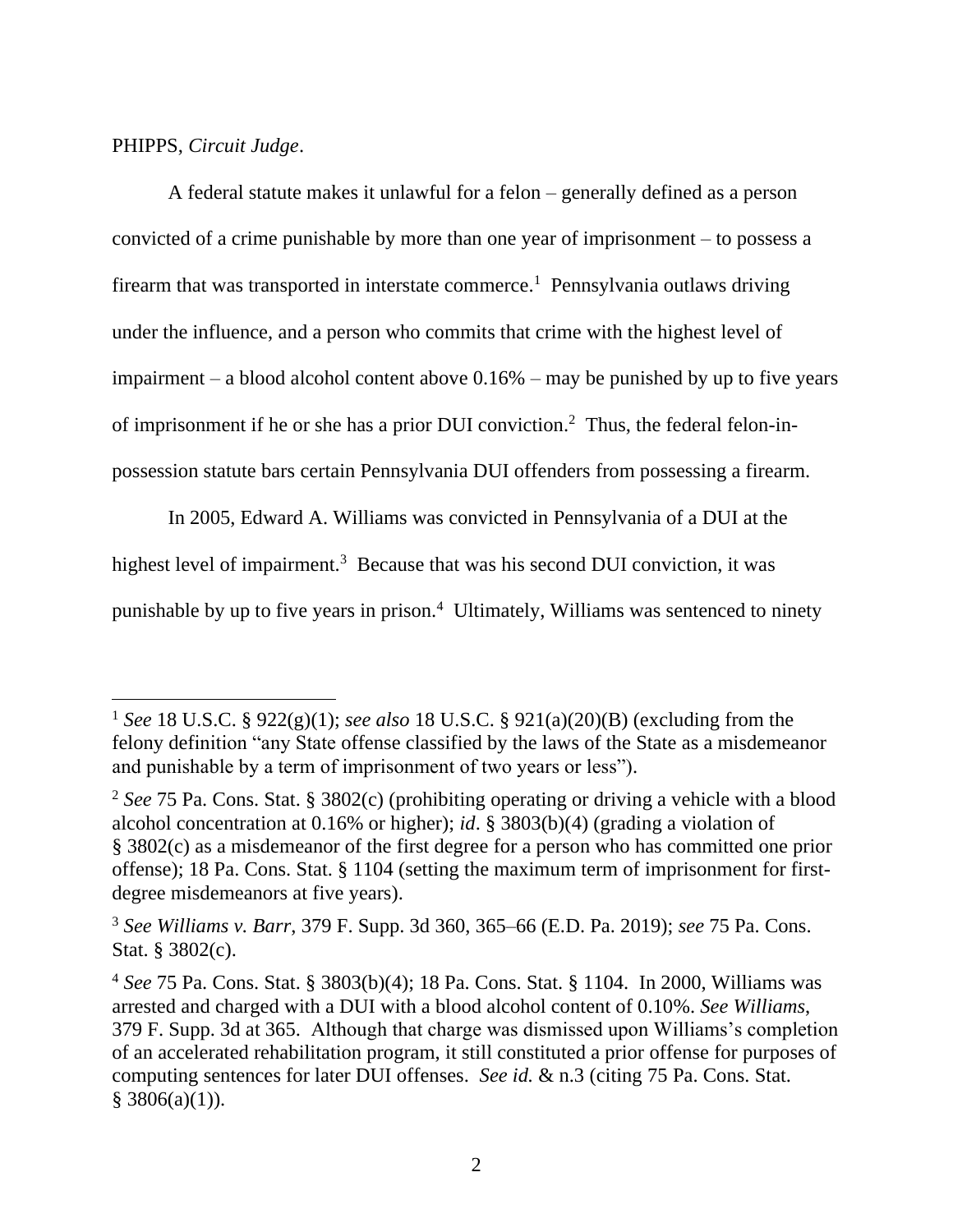days to two years in prison, fined \$1,500, and subjected to several other requirements: mandatory attendance at alcohol safety driving school, license suspension for eighteen months, and imposition of an ignition interlock.<sup>5</sup> Based on that conviction, Williams fell within the federal firearms bar, so his application for a firearms license in 2014 was denied.

But Williams believed that applying the federal felon-in-possession statute to him by virtue of his DUI convictions violated the Second Amendment.<sup>6</sup> To vindicate that belief, Williams brought an as-applied challenge to the felon-in-possession statute in the District Court. In exercising federal-question jurisdiction, $<sup>7</sup>$  the District Court entered</sup> summary judgment against him. Williams timely appealed that final order, bringing his challenge within this Court's appellate jurisdiction.<sup>8</sup>

The problem for Williams is that another person, Raymond Holloway, Jr., was previously in a very similar situation. In 2005, Holloway was convicted in Pennsylvania of a DUI at the highest level of impairment.<sup>9</sup> Holloway also had a prior DUI conviction

<sup>5</sup> *See id.*

<sup>6</sup> U.S. Const. amend. II ("A well regulated Militia, being necessary to the security of a free State, the right of the people to keep and bear Arms, shall not be infringed.").

<sup>7</sup> *See* 28 U.S.C. § 1331.

<sup>8</sup> *See* 28 U.S.C. § 1291.

<sup>9</sup> *See Holloway v. Att'y Gen.*, 948 F.3d 164, 168 (3d Cir. 2020); *see also* 75 Pa. Cons. Stat. § 3802(c).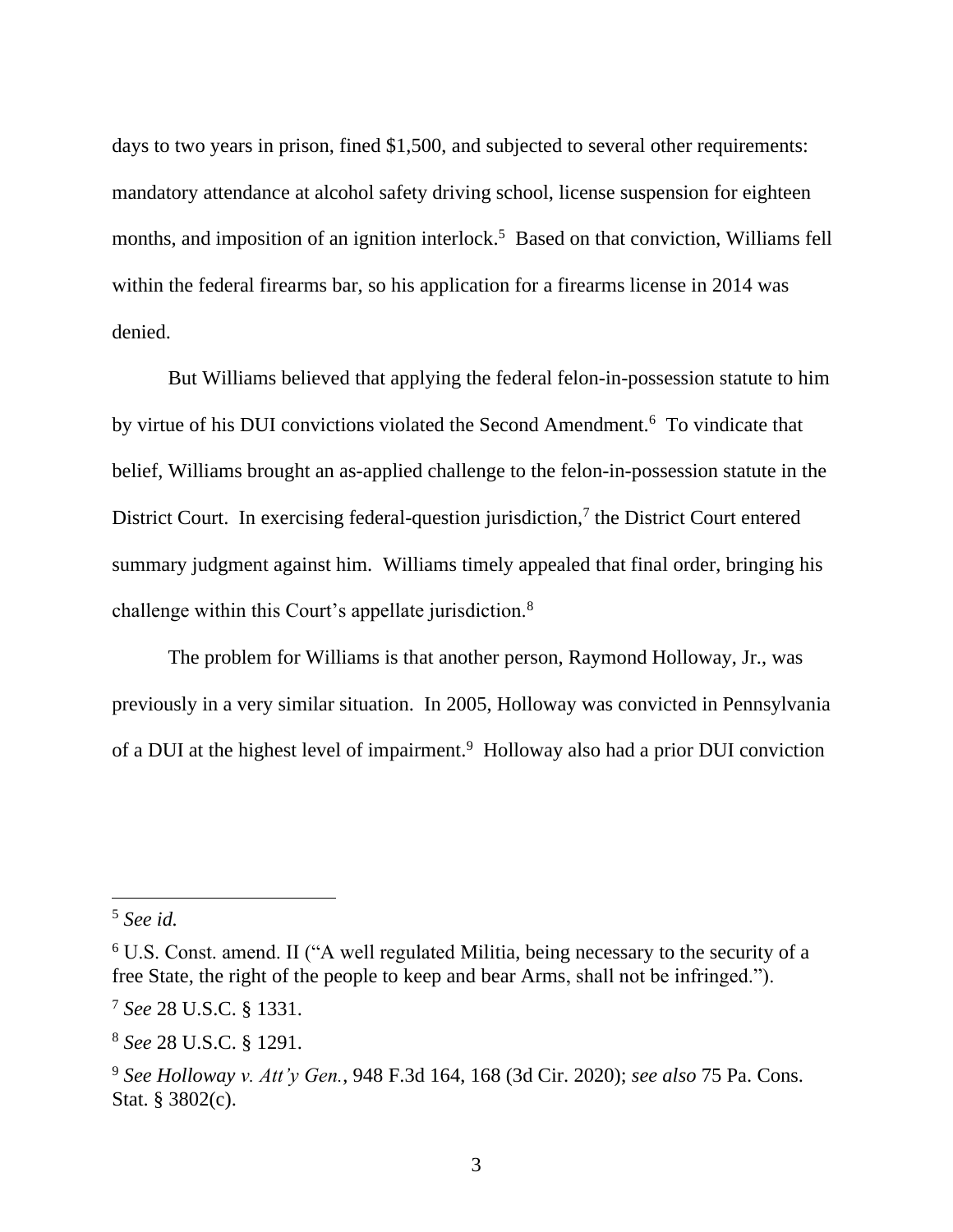and was therefore punishable by up to five years in prison.<sup>10</sup> He received a sentence of sixty-months' intermediate punishment, including ninety-days' imprisonment that allowed for work release.<sup>11</sup> He was also fined \$1,500 and was ordered to complete mandatory drug and alcohol evaluation.<sup>12</sup> As a result, Holloway was subject to the same federal firearms bar, and his 2005 conviction prevented him from purchasing a firearm in  $2016.<sup>13</sup>$ 

Holloway also believed that the federal felon-in-possession statute violated the Second Amendment. He likewise brought an as-applied challenge to the constitutionality of the felon-in-possession statute in federal district court. After that court granted Holloway's motion for summary judgment, the Government appealed to this Court, which – in a precedential opinion – applied the two-step test from the *Marzzarella*  $decision<sup>14</sup>$  and held that the federal firearms bar was constitutional as applied to Holloway. <sup>15</sup> After that decision, Holloway filed a petition for *en banc* review, which was

<sup>10</sup> *See Holloway*, 948 F.3d at 168. Like Williams, Holloway had a prior DUI offense dismissed after completing an accelerated rehabilitation program. *See id.*

<sup>11</sup> *See id.*

<sup>12</sup> *See id*.

<sup>13</sup> *See id*.

<sup>14</sup> *United States v. Marzzarella*, 614 F.3d 85 (3d Cir. 2010).

<sup>15</sup> *See Holloway*, 948 F.3d at 172–78.